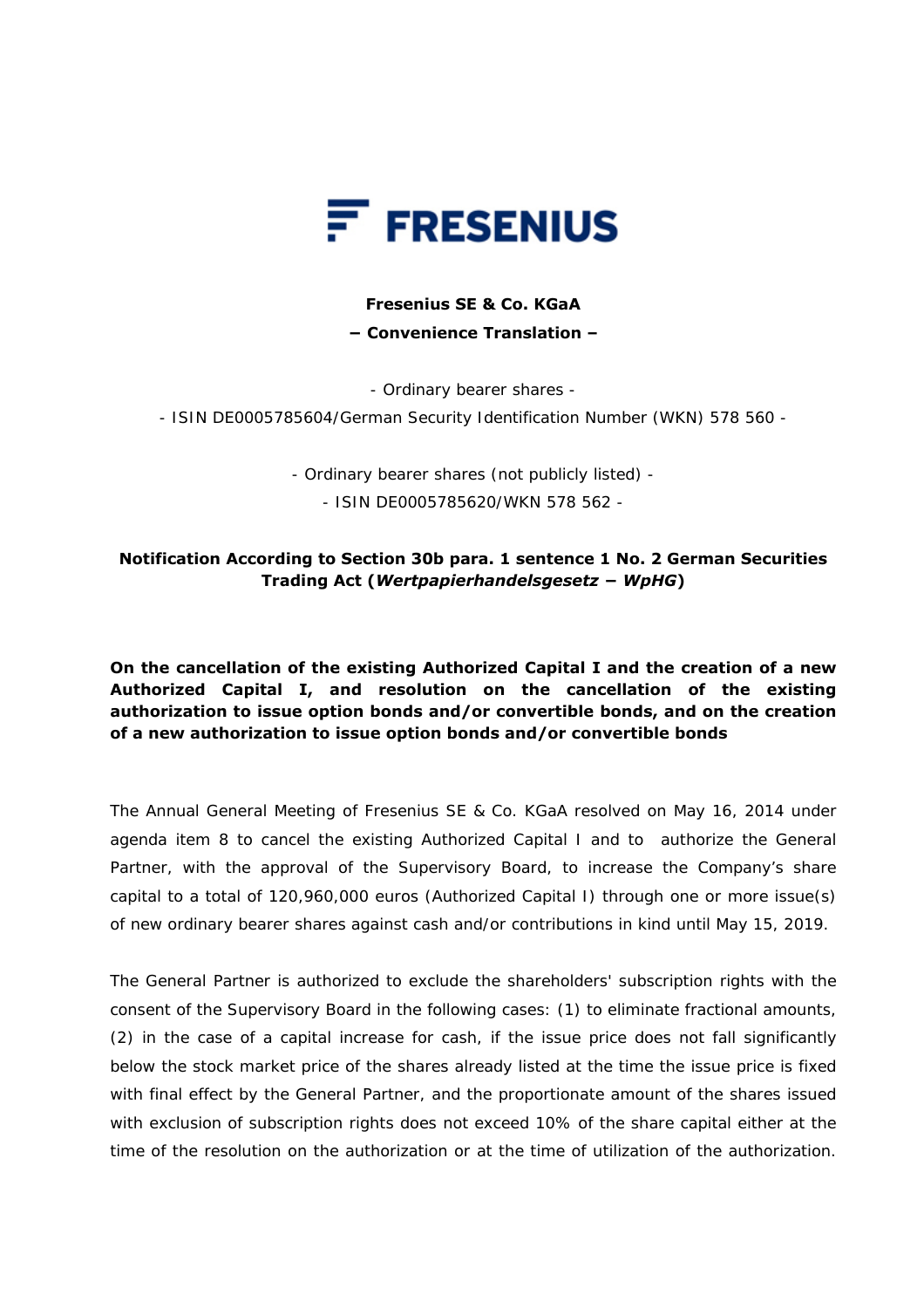If, during the period of validity of the Authorized Capital I until its utilization, other authorizations concerning the issue or the sale of the shares of the Company or the issue of rights which authorize or bind to the subscription of shares of the Company, are used and thereby the right of subscription is excluded in direct or analogous application of sec. 186 para. 3 sent. 4 German Stock Corporation Act, this has to be taken into consideration with regard to the abovementioned 10% limit, (3) in the case of a capital increase for contributions in kind for the purpose of acquiring a company, parts of a company or investing in a company.

The General Partner may only exercise the powers to exclude subscription rights to the extent that the proportional amount of all shares issued subject to an exclusion of subscription rights does not exceed 20% of the share capital, neither at the time when the authorizing resolution is adopted nor at the time when these powers are exercised. If, during the period of validity of the Authorized Capital I until its utilization, other authorizations concerning the issue or the sale of the shares of the Company or the issue of rights, which authorize or bind to the subscription of shares of the Company, are used and thereby exclude the right of subscription, this has to be taken into consideration with regard to the abovementioned 20% limit.

The General Partner is authorized to determine the further details regarding the implementation of capital increases from the Authorized Capital I with the consent of the Supervisory Board.

The full wording of the resolution is set forth under agenda item 8 of the Annual General Meeting of Fresenius SE & Co. KGaA, as published in the Federal Gazette (*Bundesanzeiger*) on April 2, 2014.

---------------------------

The Annual General Meeting of Fresenius SE & Co. KGaA further resolved on May 16, 2014 under agenda item 9 to cancel the existing authorization to issue option bonds and/or convertible bonds as well as the associated Conditional Capital III of May 11, 2012. It was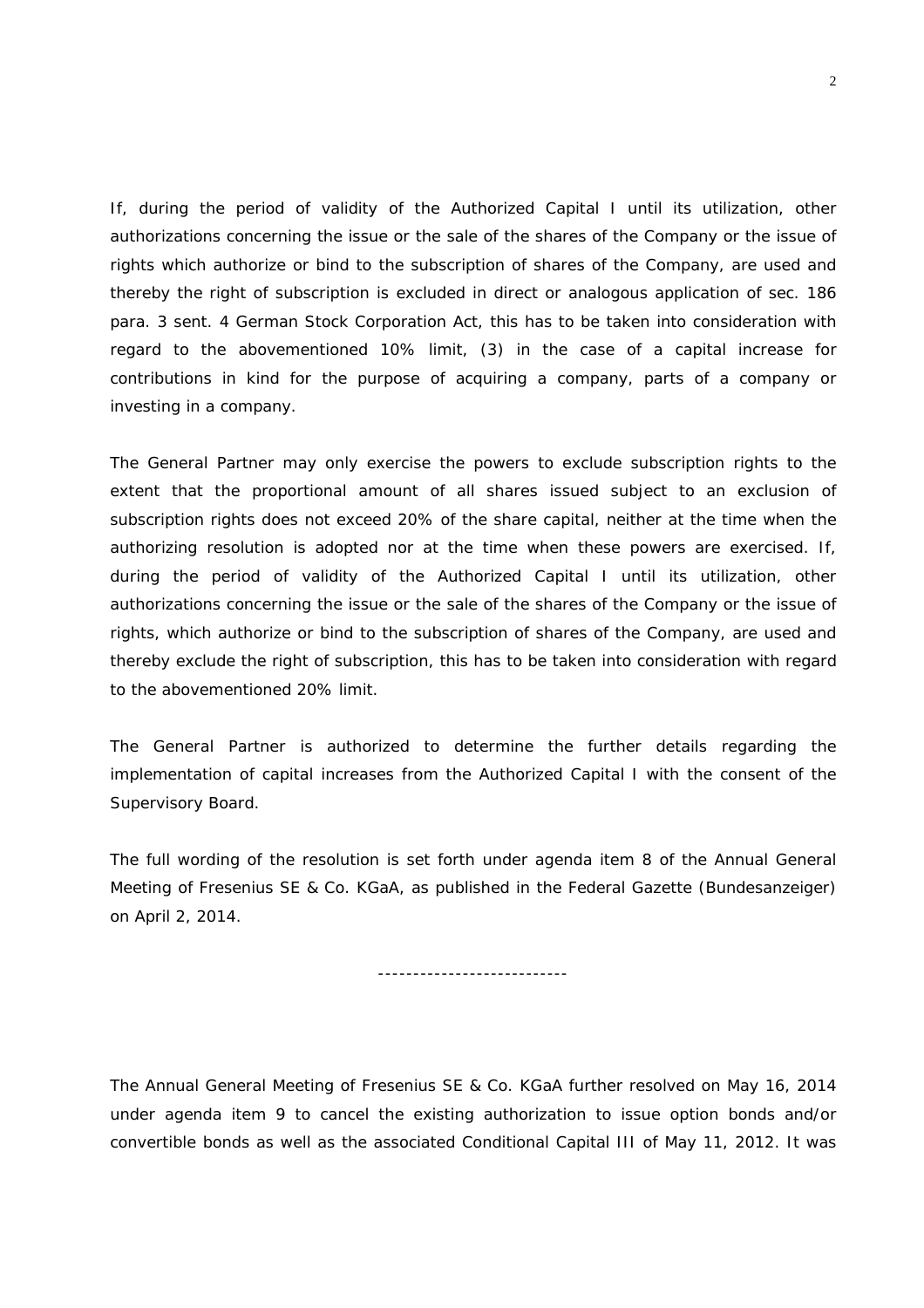resolved that until May 15, 2019, with the approval of the Supervisory Board, the General Partner is authorized to issue on one or more occasions, and also concurrently denominated in various tranches, bearer option bonds and/or convertible bonds or any combination of such instruments in the total par value of up to Euro 2.5 billion, and to grant the bearers of bonds option or conversion rights for a total of up to 48,971,202 ordinary bearer shares of the Company with a proportional amount of the share capital of up to Euro 48,971,202.00, as set forth in detail under the relevant terms and conditions of the bonds (hereinafter "Bond Conditions").

In order to grant shares to the holders of option bonds and convertible bonds which are issued in accordance with the basis of the aforementioned authorization, the share capital shall be increased by up to Euro 48,971,202.00 through issuing up to 48,971,202 ordinary bearer shares (Conditional Capital III). The conditional capital increase shall only be implemented to the extent that the holders of convertible bonds or of warrants from options bonds issued by Fresenius SE & Co. KGaA or by a Group Company up to May 15, 2019 on the basis of the authorization granted to the General Partner exercise their conversion/option rights, and as long as no other forms of settlement are used. The new shares are issued in accordance with the authorization resolutions set forth above on the determination of the conversion/option prices. The new ordinary bearer shares shall participate in the profits from the start of the fiscal year in which they are issued.

The new authorization as well as the creation of the Conditional Capital III are implemented according to the full wording of the resolution set forth under agenda item 9 of the Annual General Meeting's agenda, as published in the Federal Gazette (*Bundesanzeiger*) on April 2, 2014. The authorization contains, inter alia, regulations regarding the granting and exclusion of shareholders' subscription rights.